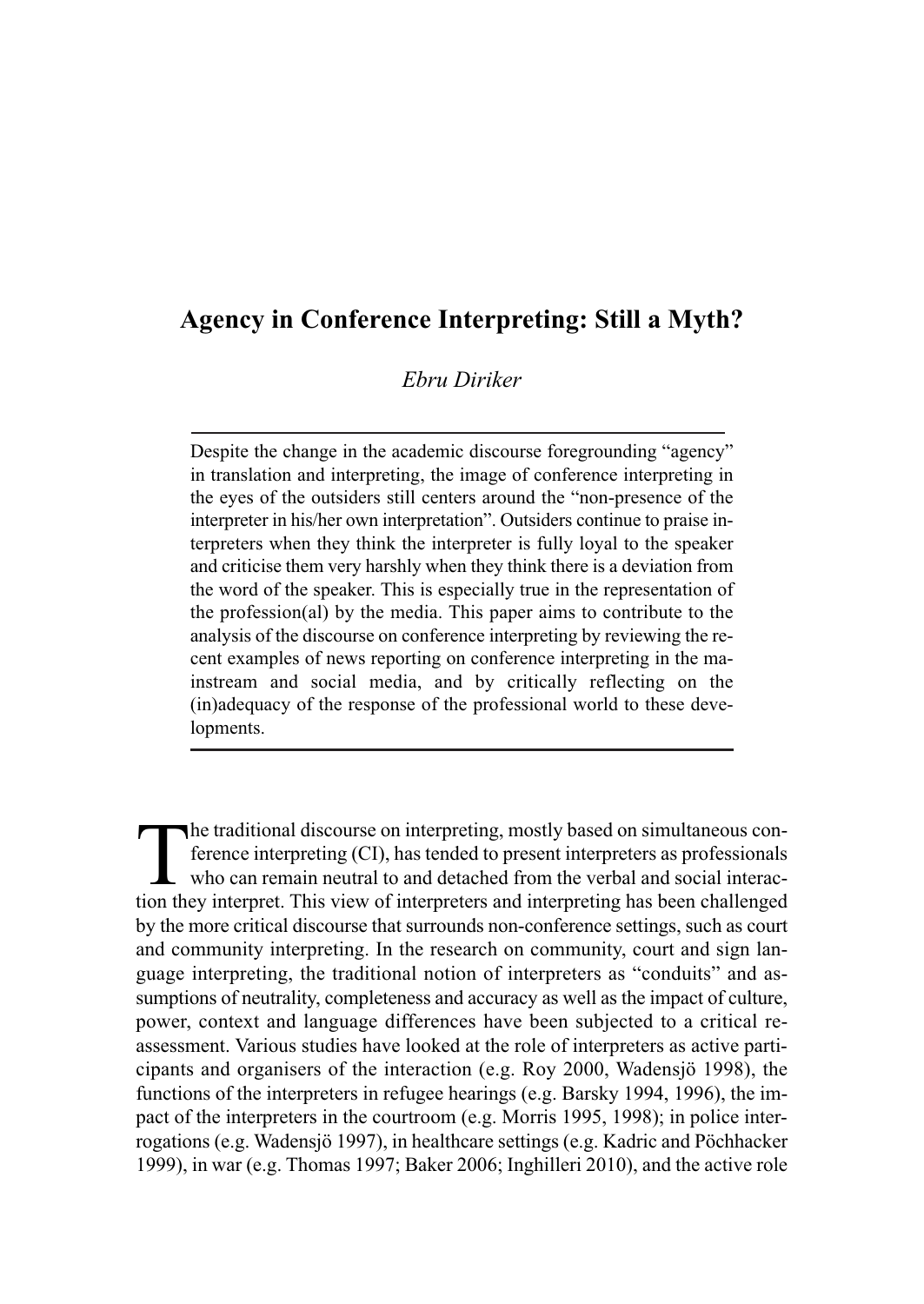of interpreters in sign language interpreting (e.g. Tate and Turner 2002).

More recently, conference interpreting as a discipline has also started looking into how the presence and performance of the interpreter shapes and is shaped by the social and interactional context (e.g. Pöchhacker 1994, Diriker 2004, Beaton 2007, Monacelli 2009). The emphasis placed on "agency" in translation and interpreting has raised a number of critical issues, such as the personal and professional involvement of the interpreter and especially personal and professional ethics (Inghilleri 2009, Kinnunen and Koskinen 2010).

Despite the change in the academic discourse, the image of the profession in the eyes of the outsiders still centers around the "non-presence of the interpreter in his/her own interpretation". Outsiders continue to praise interpreting when they think the interpreter is fully loyal to the word, and criticise it very harshly when they think there is a deviation from the word of the speaker. This is especially true in the representation of CI by the media. With the widespread use of facebook and blogs, anyone with alternative views or strong feelings about how an interpreter should have acted in a given situation can go online, criticise the actual performance and present his or her 'correct'interpretation. As I will explore in my analysis, in some recent events that attracted the attention of the media, people have uploaded the actual performance of the interpreter together with their own 'correct' translations presented in the form of subtitles, directly or indirectly accusing the interpreters of failing to perform "faithfully".

This paper aims to contribute to the analysis of the discourse on conference interpreting by reviewing the recent examples of news reporting on CI in the mainstream and social media, and by critically reflecting on the (in)adequacy of the response of the professional world to these developments.

## **Discourse on Conference Interpreting**

The general discourse on CI has tended to present CI as a *profession* involving complex cognitive skills. The professional is usually presented as a high-profile expert with excellent languages, whose task is to transfer to another language the *message* intended by the speaker. The International Association of Conference Interpreters (AIIC) states on its website:

To interpret is first and foremost to understand the intended message perfectly. It can then be detached from the words used to convey it and reconstituted in all its subtlety in words of the target language. (http://aiic.net/en/tips/students/students1.htm)

For long years, and to a large extent even today, the academia has also defined the task of CI as involving the extraction and presentation of the "message" of the speaker. Roberts states:

The goal of conference interpretation […] is a relatively smooth presentation of the cognitive content of the message, with the interpre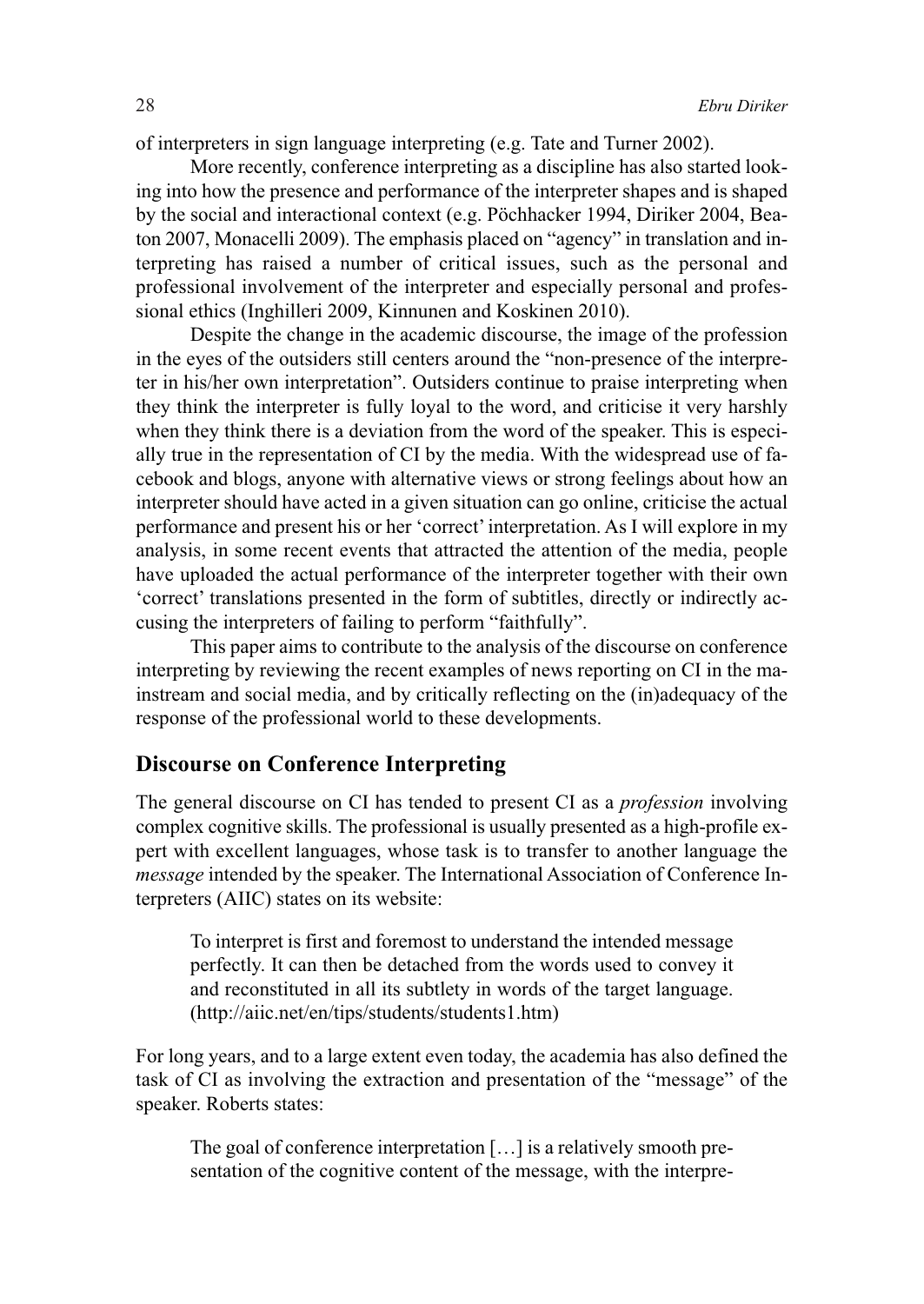ter extracting the ideas from the oral discourse and reproducing them in an appropriate form and register in the target language. (1732)

While the interpreters and their organisations have carefully underlined the salience of "transferring the meanings intended by the speakers", the discourse of the outsiders has almost obsessively defined the task of the interpreters as entailing a transfer of the speaker's *words*. Outsiders to the profession have praised conference interpreters whenever they have felt the interpreters remained "loyal to the speakers' words", and they have been very critical of the profession(al) whenever they have concluded the opposite.

"Loyalty to the original meaning" is indeed the most pervasive theme in the discourse of the outsiders and it can be detected everywhere from dictionary entries, to news reporting on CI. To give an example from dictionaries, which contain the most concise and widespread definitions on any subject matter, here is an entry on "(to) interpret" in *The Collins Cobuild Dictionary of English Language*:

#### **interpret:**

1. if you **interpret** what someone says or does in a particular way, you decide that this is its meaning or significance.

2. if you **interpret** a novel, dream, result, etc., you give an explanation of what it means.

3. if you **interpret** a work of art such as a piece of music, a play, a dance, etc., you perform it in a particular way, especially a way that shows your feelings about it.

4. if you **interpret** what someone is saying, you translate it immediately into another language, so that speakers of that language can understand. (Sinclair 763)

All forms of interpreting, except the definition of interlingual interpreting in item 4, entail the active engagement of the person who is interpreting (i.e., interpreter). In the first three definitions, the interpreter is seen as directly involved in shaping the object of interpretation, such as dreams, results, meanings of utterances and actions, piece of music, play, dance, etc. The definition of interlingual interpreting is the only one where the interpreting process is conceived to be independent of the interpreter's involvement.

The difference in the definition of interlingual and other forms of interpreting becomes more obvious in the entry on the "interpreter" in the same dictionary:

### **interpreter:**

1. a person who repeats what someone else is saying by translating it immediately into another language so that other people can understand it.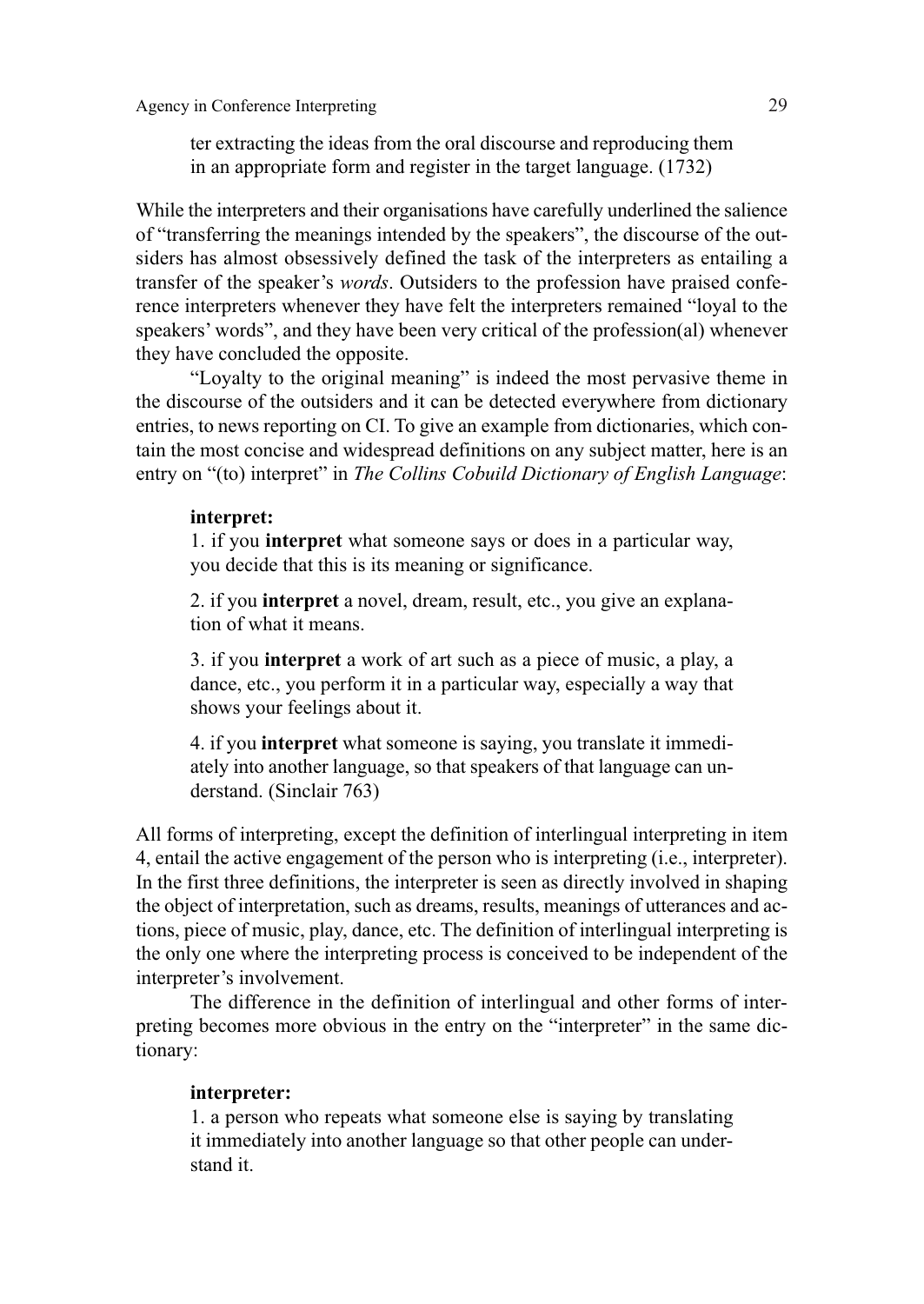- 2. a person who explains the meaning or significance of something.
- 3. a person who performs a work of art in a particular way, especially a way that shows the performer's feelings about it. (ibid: 764)

Clearly, the definition of the interlingual interpreter in item 1 is the only one that does not foreground the active involvement of the interpreter in the interpretation process. While all other "interpreters" bring in their subjectivity to the interpretation process (by explaining the meaning or significance of something or performing a work of art in a way that shows their feelings), the interlingual interpreter is defined as one who *repeats* what a speaker says in another language.

The media is also a major propagator of the discourse of "absolute loyalty to the words of the speaker" (for an analysis of the discourse of the Turkish media between 1998-2003, see Diriker 2003). An analysis of some of the more recent news reporting on CI both in Turkey and the world indicates that the obsession with "loyalty to the original word" is also quite pervasive in the international media.

In fact, the title of the blockbuster movie *Lost in Translation* appears to be a good expression of an underlying fear vis-a-vis translation and interpretation. This is evident in the articles that both praise and criticise CI. For instance, the following news excerpt praises UN interpreters for making sure that nothing gets lost in translation:

**UN Interpreters make sure nothing is lost in translation –** Think you are good in languages? Try applying for one of the toughest translation jobs on earth […].

Mastering the language is only the start to being a good interpreter. In a UN guide for would-be language specialists, the job appears to be equal parts diplomat, rocket scientist, and traffic cop. "A good translator", it reads, "knows techniques for coping with a huge variety of difficult situations, has iron nerves, does not panic, has a sense of style, and can keep up with a rapid speaker". (http://www.speroforum.com)

In reporting moments of "misinterpretation", the reference to the title of the movie is deployed even more forcefully. Here is an example from the CNN's account of the press meeting of the presidents of the USA and China:

**Press Conference Lost in Translation –** The joint news conference with the two presidents started off just fine […]. Then came the "lost in translation" moment that turned the press availability into what felt like one long Chinese-language lesson.

It started when both presidents were asked about human rights in China. Mr. Obama answered but, in a confusing moment, Mr. Hu did not. Instead, the translator began translating Mr. Obama's answer.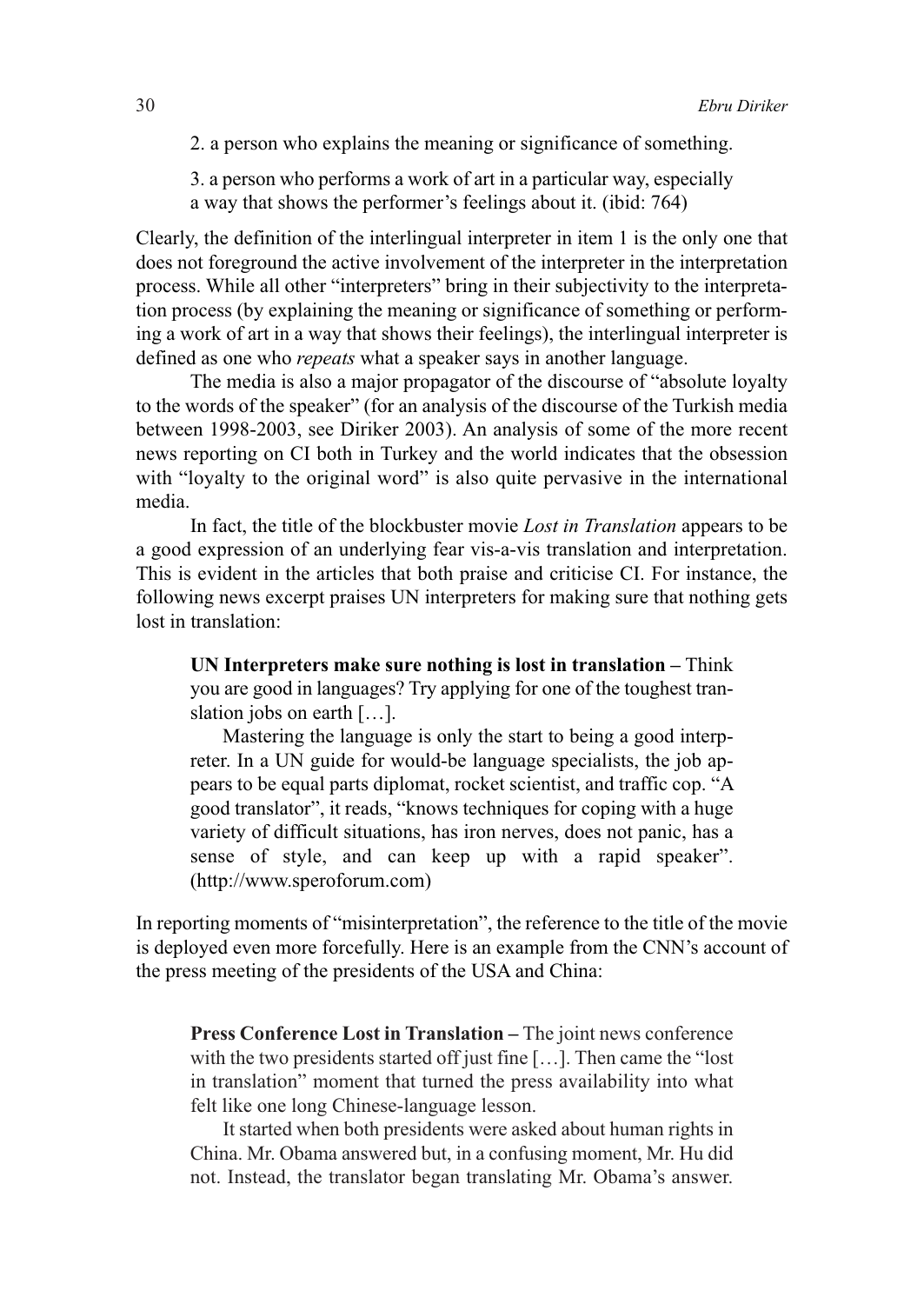Then they went on to another question. So another U.S. reporter asked the human rights question again, hinting the Chinese president might have tried to avoid it.

President Hu was not amused: "First, I would like to clarify, because of the technical translation and interpretation problem, I did not hear the question about the human rights," he said. "What I know was that he was asking a question directed at President Obama. As you raise this question, and I heard the question properly, certainly I'm in a position to answer that question." And he did. (http://whitehouse.blogs.cnn.com/2011/01/19/a-lost-in-translation-press-conference)

To be praiseworthy in the eyes of the media, it seems almost obligatory that interpreters remain loyal to the word, and even to the letter, of the original speech. The following excerpt from a Turkish daily shows this approach quite clearly: "Interpreters carry a tremendous responsibility*:* Is it easy to bear the responsibility of interpreting the *words* of a speaker simultaneously and *without making any errors* during a very important meeting?" (*Milliyet* 02.09.1989).

The media is full of news where interpreters are accused of failing to deliver the speaker's speech. One such example pertains to the way a Farsi interpreter interprets the statement by the President of Iran, leading Iran to ban the news agency from operating in Iran:

IRNA reported Monday that the Iranian government banned CNN journalists from working in the country after a translation error broadcast by CNN mistakenly reported Iran's President as saying his nation has the right to build nuclear weapons. (http://articles. cnn.com /2006-01-17/world/iran.cnn\_1\_translation-error-nuclear-weaponspresident-mahmoud-ahmadinejad?\_s=PM:WORLD)

In this case, CNN has publicly apologised for the mistake and reassured the world public opinion that it will never use this interpreter again:

In a written statement the CNN said it apologised on all platforms which included the translation error, including CNN International, CNN USA and CNN.com. […]

The translation company, Lesley Howard Languages, apologised to CNN. "Obviously, we're taking it very, very seriously. We will never use him again," owner Lesley Howard said, referring to the interpreter. (ibid)

In addition to the mainstream media, the growing sophistication of other communication tools also enable individuals to upload their reactions to, and even corrections of, instances they believe have been misinterpreted. A striking example of this can be found in the discussion on how the reaction of Turkey's Prime Minister towards the former Israeli President Shimon Peres was interpreted at the 2009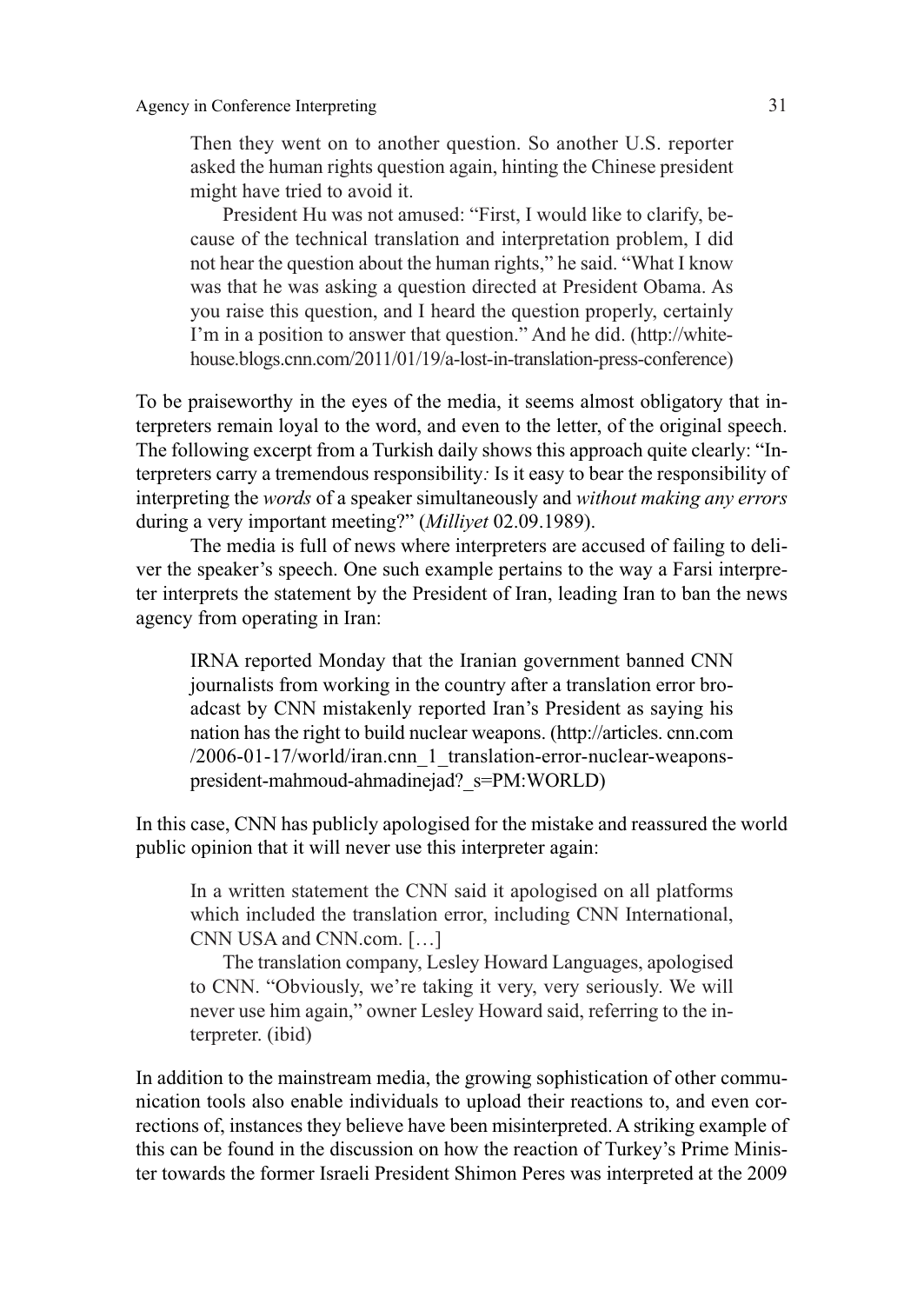World Economic Forum in Davos. People who believe that the interpreter's rendition of PM Erdoğan was "softer" than his original wording have uploaded segments of the recorded event to youtube, presenting the delivery of the inter-preters as voice-over and their own translations as subtitles (e.g. www.youtube. com/watch?v=OrbQsHkVQ\_4feature=related and http://www. youtube.com/watch ?v= qHZusFgq3QU). Not surprisingly, perhaps, these versions, which are tagged as presenting the "correct translation" of the PM's words, contain a considerable number of English errors, to say the least.

## **Reaction of the Professional World**

In general, the interpreters and their organisations tend to react to such criticism by resorting to the most conventional discourse on interpreting which underscores the role of "the messenger". They generally emphasise that the role of the interpreter is not to translate the *words* of speakers but to render the *meaning* they *intended*. This is also evident in the press release of the Turkish Conference Interpreters'Association (TKTD) issued in reaction to the criticisms raised towards the interpretation at the Davos Summit:

The task of conference interpreters is to render to another language what they hear and perceive, remaining loyal to the essence of the message. It is impossible for the interpreters to interpret the content of a speech according to their own political and ideological concerns or to add or delete anything according to their subjective judgements". (http://tktd.org/wp/?page\_id=94, my translation)

The press release also underlines that "interpreting is not a word-for-word transfer of what is said. It is about creating the same perception" (ibid).

Presenting interpreters as professionals "who do not *translate words*, but rather *render the meanings intended by the speakers*" is a recurring pattern in the discourse of the insiders*.* Interpreters generally use this argument to differentiate their task from that of translators. AIIC's website in its "Advice to Students" makes this quite clear:

To interpret a speech is not to translate it word for word. To interpret a speech from its source language is to transfer its semantic, connotative and aesthetic content into another language, using the lexical, syntactic and stylistic resources of the second, or "target" language for that purpose. (http://aiic.net/en/tips/students/students1.htm)

Interpreters also emphasise this point when addressing the media. A professional interpreter, interviewed by the state broadcasting agency in Turkey, states:

Conference interpreting is the exact transfer of an idea voiced in one language to another. I'm saying "idea" here because conference in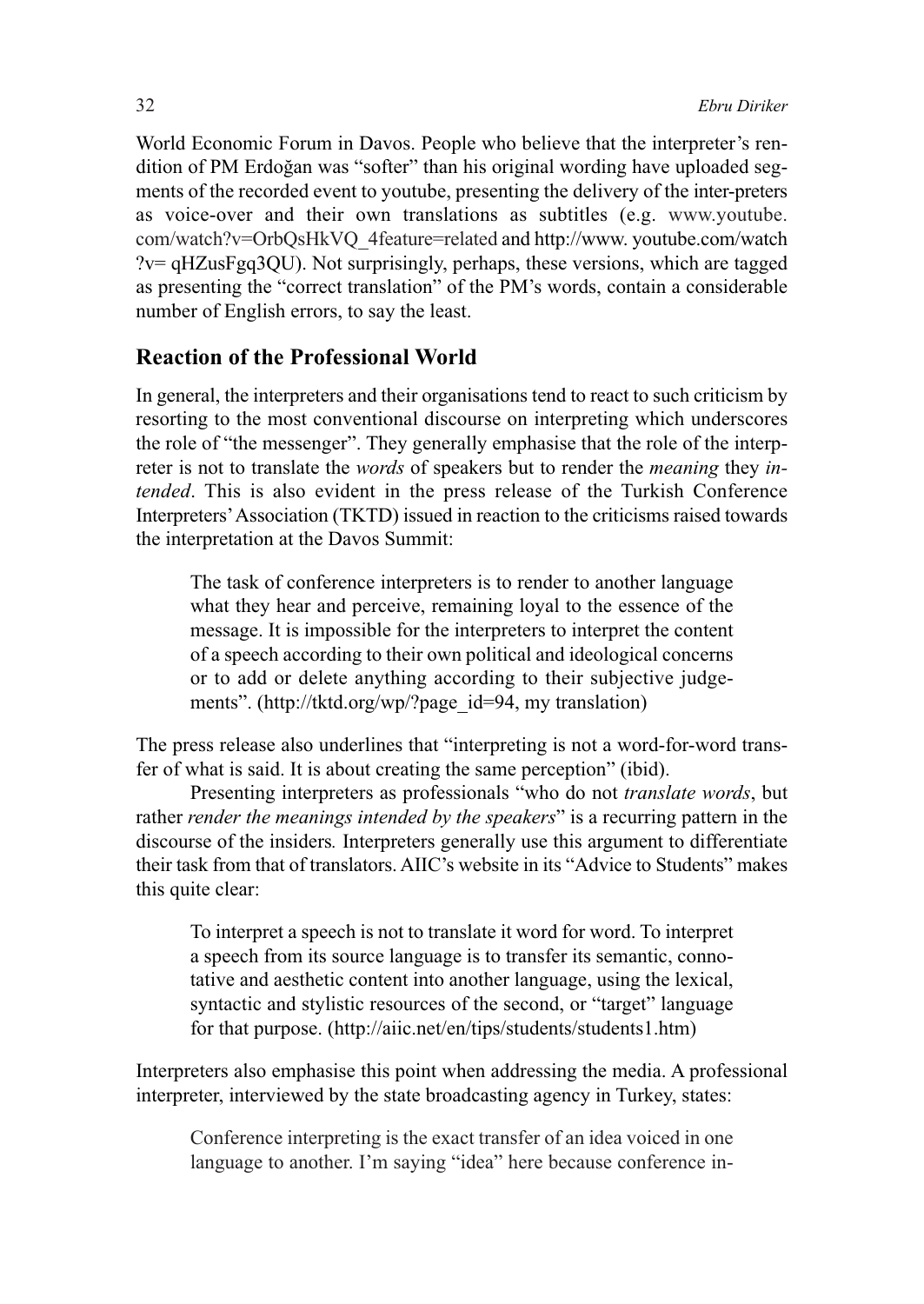terpreting and interpreters are not parrots, if I may say so, who only interpret whatever words they hear. (Interview with two conference interpreters in "Stüdyo İstanbul" program, TRT 2, 25.09.1995)

Clearly, while both outsiders and insiders agree that the most significant feature of CI is remaining "loyal to the original speaker", they differ on what the interpreters need to remain loyal to, i.e., words vs sense.

The only exception to this tendency occurs when interpreters are asked to recount instances from real-life interpreting behaviour (for a detailed analysis, see Diriker 2004). When telling jokes, interpreters frequently refer to instances where they have acted as key decision-makers and became involved in shaping the message they delivered. When recounting real-life experiences, interpreters can even go further and emphasise that interpreting entails an interpretation, a commentary, a subjective assessment of what is said: "A very good translator is someone who knows the most crucial words. But as we said in the beginning, in oral translation there is *interpretatio*; the difference is there in the name of the tasks" (Interview with two conference interpreters in *Metis Çeviri* 1988: 127, my translation).

However, such comments usually end with a remark whereby the interpreter adds that, no matter what they do, interpreters never deviate from what the speaker intends to say:

The message has to be conveyed very precisely. You cannot allow even the smallest deviation or the smallest intervention. For instance, you may not agree with the speaker. In fact, you may be people who advocate two totally different ideas. However, the only reason for your presence there is that you are an interpreter, you have a mission to fulfill. You are making an *interpretation* but the *message must come across exactly*. Maybe you will not find the best word but you will not use a wrong one either. You must give a correct rendition all the time. Precision, the transfer of the message are a must. (ibid, my translation)

Given the expectations of the outsiders for a word-for-word transfer by a completely neutral and transparent intermediary, the discourse of the interpreters seems to be a way of reconciling the reality with unreal expectations. However, given that unrealistic expectations easily turn into criticism, that is then rapidly disseminated via the new channels of communication, it is very debatable if perpetuating this discourse actually makes the interpreters stronger or more vulnerable.

### **Conclusion**

The recent interest in the academic world in viewing the interpreters as active "agents", who shape the communicative event they partake in, is still largely ab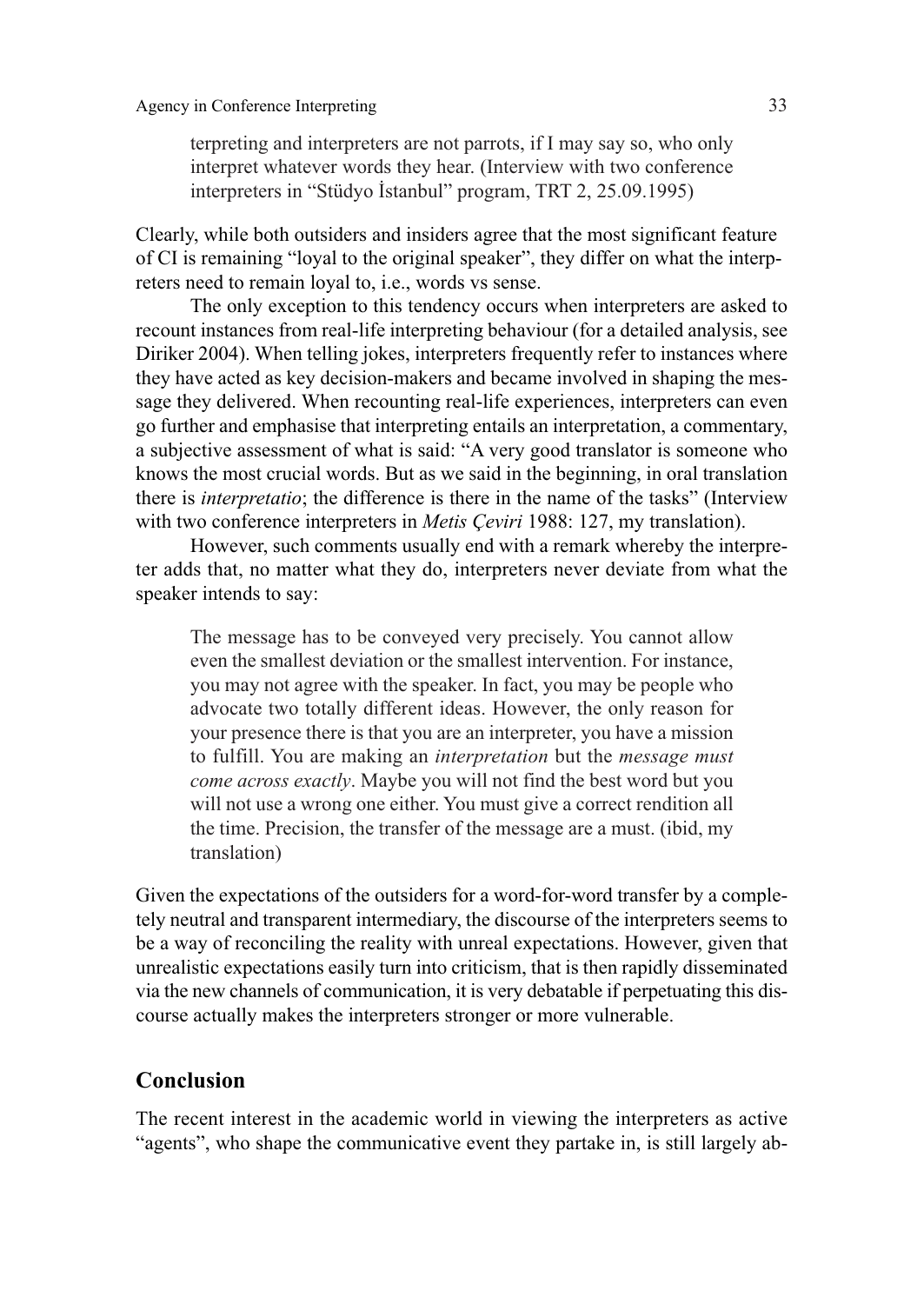sent from the public debate on interpreting. Outsiders to the profession, and most notably the media, propagate a very rigid and restricted view of interpreting that foregrounds "loyalty to the words of the speakers". The media both praises and criticises interpreters according to this highly subjective yardstick. Insiders to the profession, i.e., interpreters and their organisations, on the other hand, ardently emphasise that interpreting is not about "translating the words of speakers". They suggest that the duty of the interpreters is to "render the meanings intended by the speakers". Though clearly different in what they foreground, the views of outsiders and insiders converge on defining "loyalty" as the most salient feature of interpreting. "Loyalty", thus, becomes the most foregrounded aspect in the (re)presentation of the profession(al).

The traditional discourse of the insiders which says "interpreters are only messengers who render the meanings intended by the speakers" reinforces the idea that interpreters can be non-present in their delivery by virtue of their professionalism. Such a meta-discourse on interpreting perpetuates the myth of professional non-presence with which interpreters probably hope to maintain their "symbolic" and "economic power". However, I would like to argue that, rather than making them stronger, this discourse actually disempowers interpreters and renders them vulnerable to unrealistic expectations which they help to (re)produce by presenting "loyalty" as the defining feature of CI.

Given the challenges imposed by the growing significance of the media, including the social media which enables everyone to access and comment on interpreted events, it seems imperative that insiders revisit the way they view and present their presence and performance. Interpreters are active and critical decision-makers, who perform under time constraints in settings that are characterised by visible and invisible complexities. No profession that requires critical decisionmaking under severe cognitive and time constraints can ever be absolutely infallible. Fallibility is not a negation of competence and expertise. On the contrary, it is precisely the complexities of the task that make the task special.

While the profession should finally acknowledge and capitalise on its real strengths — understanding and making understood the long years of practice, experience and critical self-reflection involved in the making of an interpreter it should also be ready to accept accountability when the need arises. Such a change in perspective necessarily entails not only revisiting role definitions of interpreting, but also revisiting professional and individual ethics. Adopting a more realistic discourse that emphasises our true strengths, constraints and responsibilities might be a more powerful representation of the professional than we have ever come to believe.

*Boğaziçi University, Turkey*

## **Works Cited**

Baker, Mona. *Translation and Conflict: A Narrative Account*. London and New York: Routledge, 2006.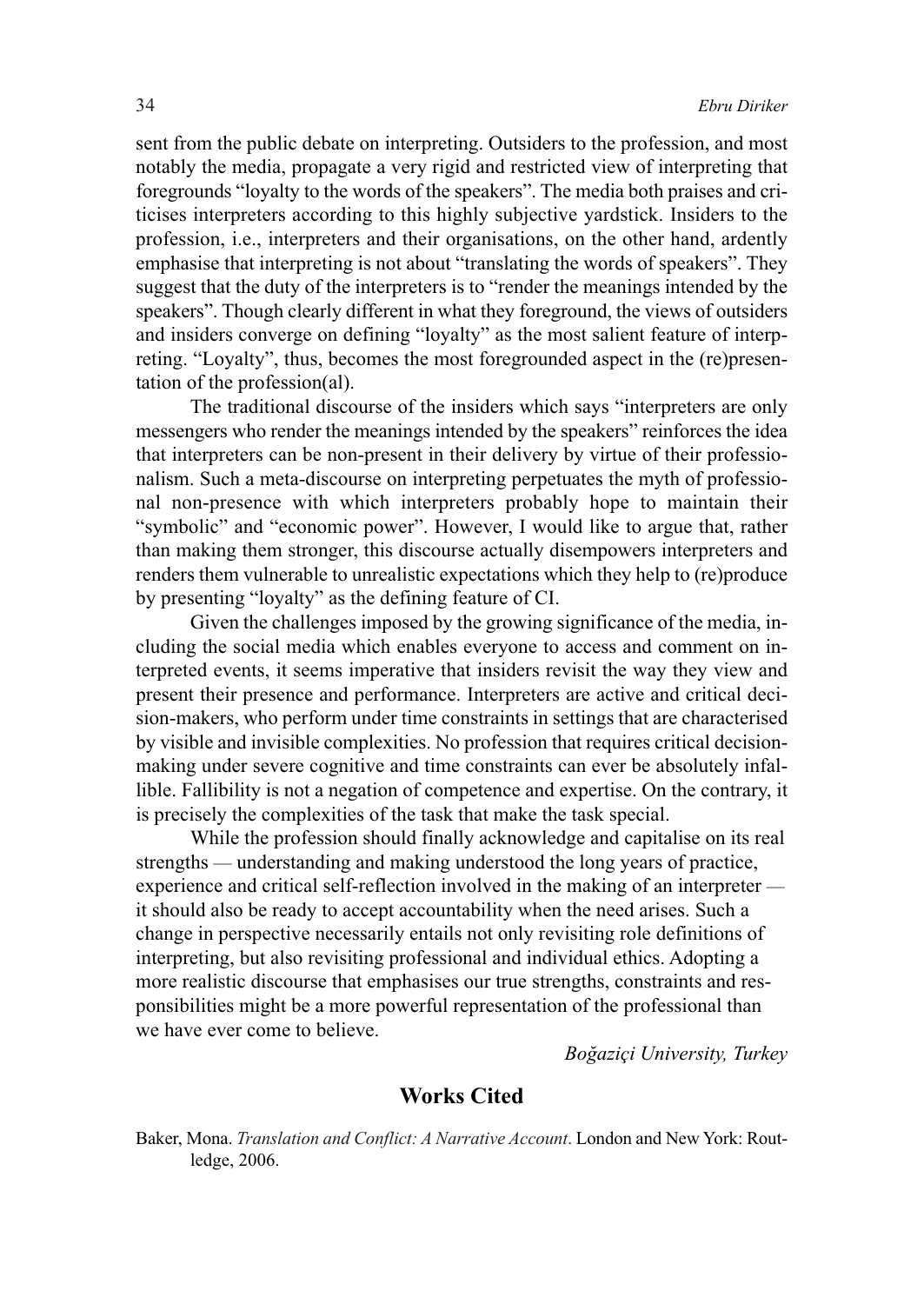- Barsky, Robert. *Constructing the Productive Other: Discourse, Theory and Convention Refugee Hearings.* Amsterdam and Philadelphia: John Benjamins, 1994.
- -----. "The Interpreter as Intercultural Agent in Convention Refugee Hearings". *The Translator: Studies in Intercultural Communication.* 2.1 (1996): 45-63.
- Beaton, Morven. "Interpreted Ideologies in Institutional Discourse: The Case of the European Parliament". *The Translator:Studies in Intercultural Communication* 13.2 (2007): 271-296.
- Diriker, Ebru. *De-/Re-Contextualising Simultaneous Interpreting: Interpreters in the Ivory Tower?.* Amsterdam and Philadelphia: John Benjamins, 2004.
- -----. "Simultaneous Conference Interpreting in the Turkish Electronic and Printed Media: 1988-2003". *The Interpreters'Newsletter* 12 (2003): 231-243.
- Inghilleri, Moira. "Ethics". *Routledge Encyclopedia of Translation Studies, 2nd Edition*. Ed. Mona Baker and Gabriela Saldanha. London and New York: Routledge, 2009.
- -----. "'You Don't Make War Without Knowing Why': The Decision to Interpret in Iraq". *The Translator: Studies in Intercultural Communication* (Special Issue: Translation and Violent Conflict) 16.2 (2010): 175-196.
- Kadric, M., and F. Pöchhacker. "The Hospital Cleaner as Healthcare Interpreter: A Case Study". *The Translator: Studies in Intercultural Communication.* 5.2 (1999): 161- 178.
- Kinnunen, Tuija, and Kaisa Koskinen, eds. *Translator's Agency.* Tampere: Tampere University Press, 2010.
- Monacelli, Claudia. *Self-Preservation in Simultaneous Interpreting: Surviving the Role.* Amsterdam and Philadelphia: John Benjamins, 2009.
- Morris, Ruth. "Justice in Jerusalem: Interpreting in Israeli Legal Proceedings". *Meta* 1 (1998): 110-118.
- -----. "The Moral Dilemmas of Court Interpreting". *The Translator: Studies in Intercultural Communication.* 1.1 (1995): 25-46.
- Pöchhacker, Franz. *Simultandolmetschen als komplexes Handeln.* Tübingen: Günter Narr Verlag, 1994.
- Roberts, Roda. "Interpretation". *The Encyclopedia of Language and Literature*. Ed. R.E. Ashner. Oxford and New York: Pergamon Press, 1994. 1731-1738.
- Roy, Cynthia. "Interpreters, Their Role and Metaphorical Language Use". *Looking Ahead: Proceedings of the 31st Annual Conference of American Translators' Association*. Ed. Leslie Wilson*.* Medford, NJ: Learned Information, 1990. 77-86.
- Sinclair, John, ed. *The Collins Co-Build Dictionary of English Language.* Birmingham: